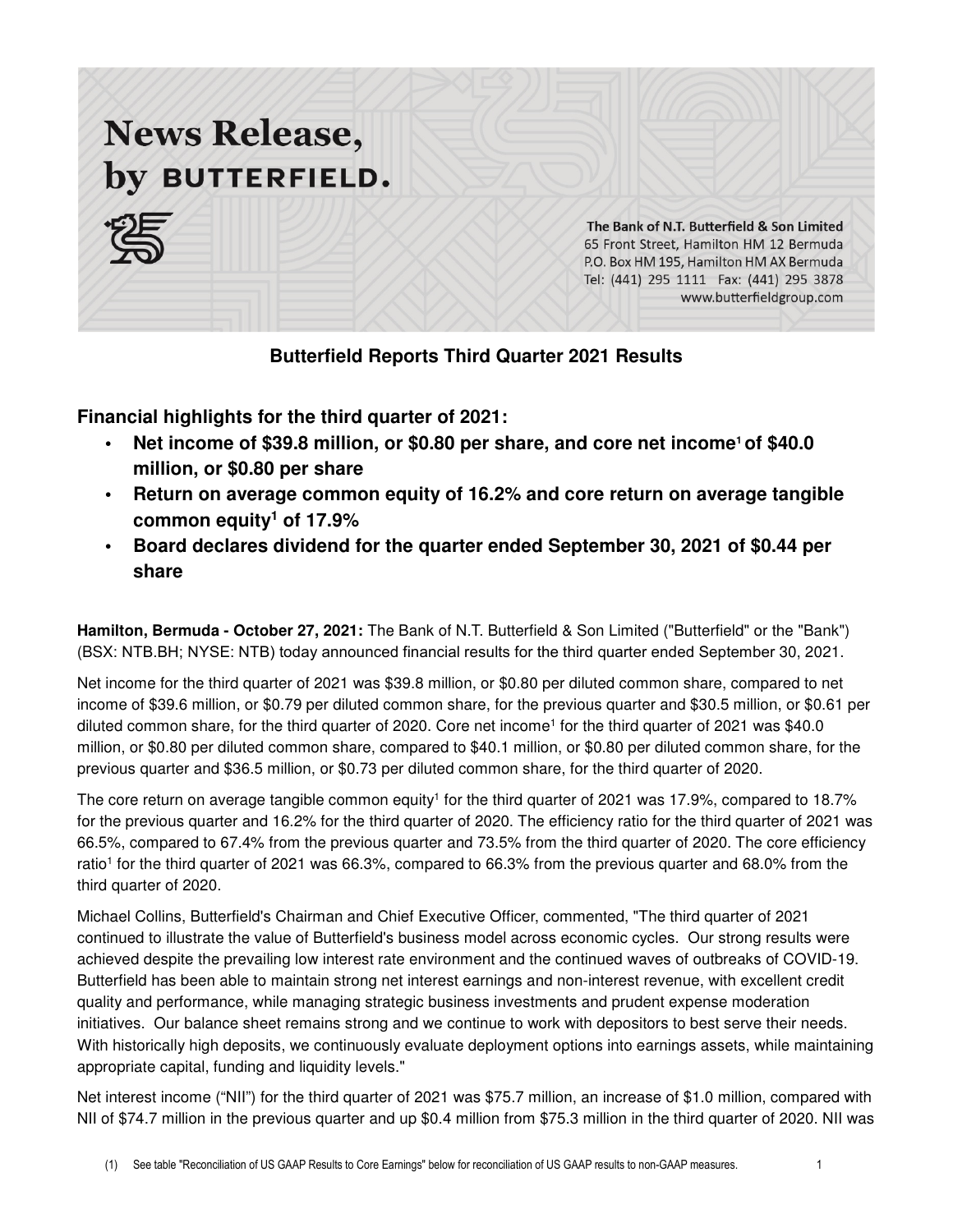higher during the third quarter of 2021 compared to the prior quarter and the third quarter of 2020 due to an increase in the average volume of interest earning assets, which offset slightly lower average yields.

Net interest margin ("NIM") for the third quarter of 2021 was 1.97%, a decrease of 4 basis points from 2.01% in the previous quarter and down 33 basis points from 2.30% in the third quarter of 2020. NIM in the third quarter of 2021 was lower than the prior quarter and third quarter of 2020 primarily due to lower portfolio yields on investments and loans, as well as a one basis point increase in deposit costs versus the prior quarter.

Non-interest income for the third quarter of 2021 of \$49.0 million was \$0.2 million higher than the \$48.8 million earned in the previous quarter and \$2.1 million higher than \$46.9 million in the third quarter of 2020. Continued increases in banking and foreign exchange fees contributed to the improvement in non-interest income.

Credit reserve releases were negligible for the third quarter of 2021 versus a release of \$1.0 million in the previous quarter and a provision expense of \$1.4 million during the third quarter of 2020. The lower recoveries of credit losses compared to the prior quarter were driven by improving macroeconomic forecasts.

Non-interest expenses were \$84.4 million in the third quarter of 2021, compared to \$84.8 million in the previous quarter and \$91.3 million in the third quarter of 2020. Core non-interest expenses<sup>1</sup> were \$84.2 million in the third quarter of 2021, compared to \$83.4 million in the previous quarter and \$84.6 million in the third quarter of 2020. Non-interest expenses were elevated in the third quarter versus the second quarter of 2021 due to costs associated with new technology projects that went live during the third quarter and increased professional fees to support strategic initiatives and for legal advice relating to the resolution of the US Department of Justice inquiry.

Period end deposit balances increased to \$13.9 billion from \$13.3 billion as at December 31, 2020. Deposits remained higher across all jurisdictions as customers maintained elevated deposit balances, although lower than the prior quarter as economies continue to open and customers activate their savings.

The Bank continued its balanced capital return policy. The Board again declared a quarterly dividend of \$0.44 per common share to be paid on November 24, 2021 to shareholders of record on November 10, 2021. During the third quarter of 2021, Butterfield also repurchased 0.1 million common shares under the Bank's current 2.0 million common share repurchase plan authorization.

The current total regulatory capital ratio as at September 30, 2021 was 20.4% as calculated under Basel III, compared to 19.8% as at December 31, 2020. Both of these ratios remain significantly above the Basel III regulatory requirements applicable to the Bank.

As previously announced, during the quarter, the Bank has reached a resolution with the US Department of Justice concerning the inquiry into Butterfield's legacy business with US clients that was first reported in November 2013. The resolution is in the form of a non-prosecution agreement with a three-year term. The Bank paid \$5.6 million in respect of Forfeiture and Tax Restitution Amounts, in line with the provision that was included in the Bank's financial statements as recorded in 2015 and 2016.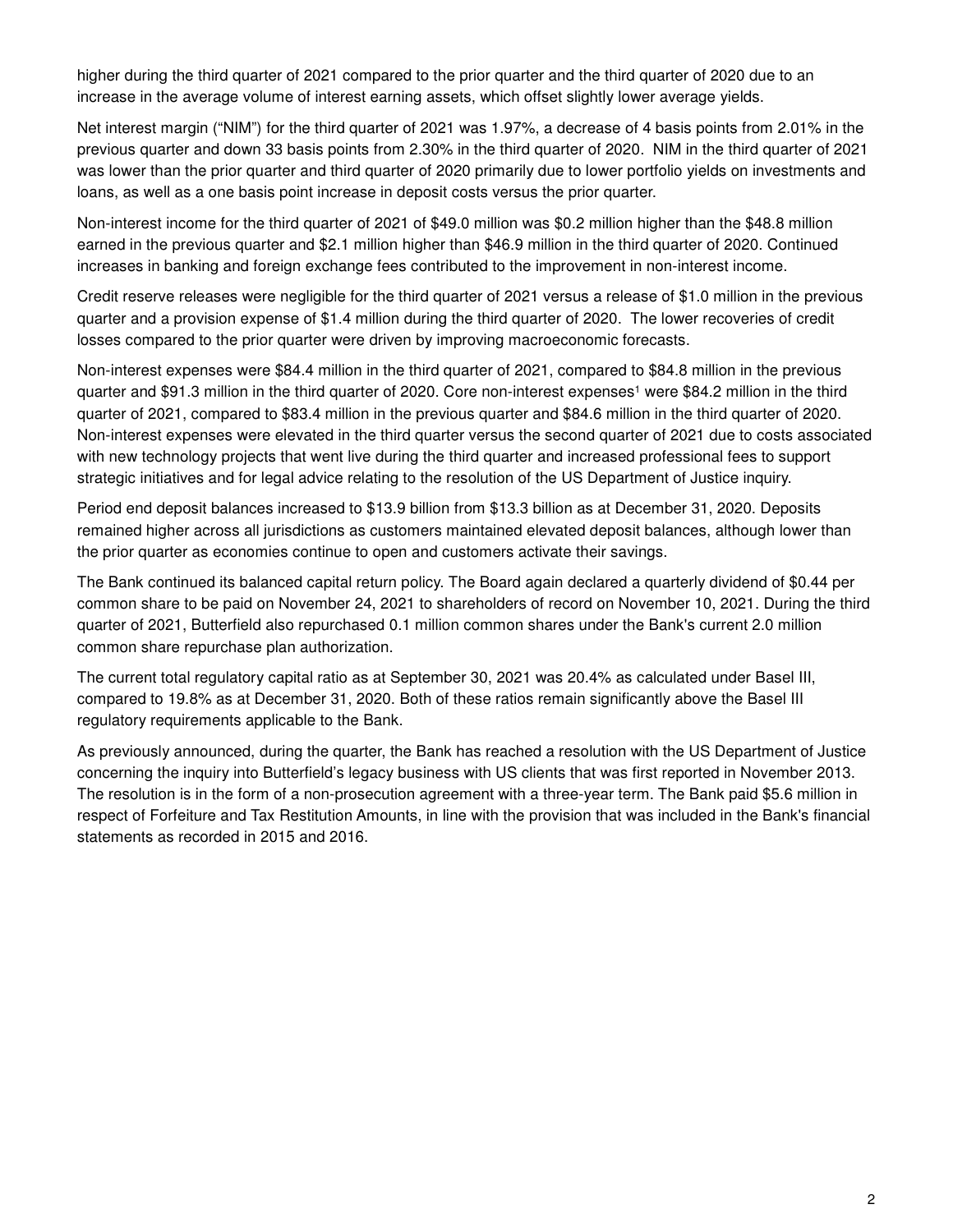## **ANALYSIS AND DISCUSSION OF THIRD QUARTER RESULTS**

| Income statement                                                                                           | Three months ended (Unaudited) |               |                       |
|------------------------------------------------------------------------------------------------------------|--------------------------------|---------------|-----------------------|
| (in \$ millions)                                                                                           | September 30,<br>2021          | June 30, 2021 | September 30,<br>2020 |
| Non-interest income                                                                                        | 49.0                           | 48.8          | 46.9                  |
| Net interest income before provision for credit losses                                                     | 75.7                           | 74.7          | 75.3                  |
| Total net revenue before provision for credit losses and other gains (losses)                              | 124.7                          | 123.5         | 122.2                 |
| Provision for credit recoveries (losses)                                                                   |                                | 1.0           | (1.4)                 |
| Total other gains (losses)                                                                                 | 0.3                            | 0.7           | 1.5                   |
| <b>Total net revenue</b>                                                                                   | 125.0                          | 125.2         | 122.3                 |
| Non-interest expenses                                                                                      | (84.4)                         | (84.8)        | (91.3)                |
| Total net income before taxes                                                                              | 40.6                           | 40.4          | 31.1                  |
| Income tax benefit (expense)                                                                               | (0.8)                          | (0.8)         | (0.5)                 |
| Net income                                                                                                 | 39.8                           | 39.6          | 30.5                  |
| Net earnings per share                                                                                     |                                |               |                       |
| Basic                                                                                                      | 0.80                           | 0.80          | 0.61                  |
| Diluted                                                                                                    | 0.80                           | 0.79          | 0.61                  |
| Per diluted share impact of other non-core items 1                                                         |                                | 0.01          | 0.12                  |
| Core earnings per share on a fully diluted basis 1                                                         | 0.80                           | 0.80          | 0.73                  |
| Adjusted weighted average number of participating shares on a fully diluted basis (in thousands of shares) | 49,883                         | 49,945        | 50,040                |
| Key financial ratios                                                                                       |                                |               |                       |
| Return on common equity                                                                                    | 16.2%                          | 16.7%         | 12.3 %                |
| Core return on average tangible common equity 1                                                            | 17.9%                          | 18.7%         | 16.2%                 |
| Return on average assets                                                                                   | 1.0%                           | 1.0%          | 0.9%                  |
| Net interest margin                                                                                        | 1.97 %                         | 2.01%         | 2.30 %                |
| Core efficiency ratio 1                                                                                    | 66.3%                          | 66.3%         | 68.0%                 |

(1) See table "Reconciliation of US GAAP Results to Core Earnings" below for reconciliation of US GAAP results to non-GAAP measures.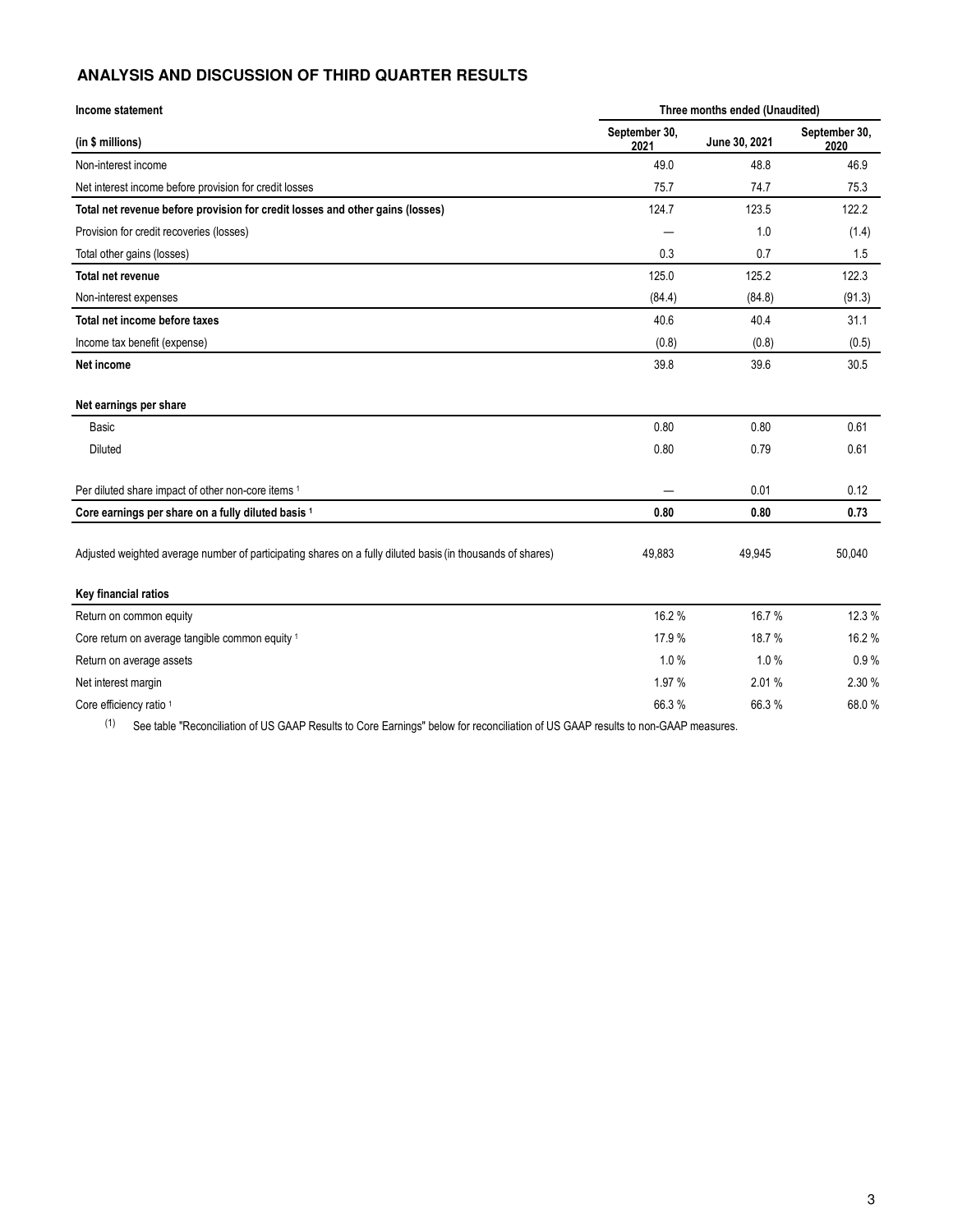| <b>Balance Sheet</b>                                                       | As at              |                   |  |
|----------------------------------------------------------------------------|--------------------|-------------------|--|
| (in \$ millions)                                                           | September 30, 2021 | December 31, 2020 |  |
| Cash due from banks                                                        | 2,310              | 3,290             |  |
| Securities purchased under agreements to resell                            | 170                | 197               |  |
| Short-term investments                                                     | 1,277              | 823               |  |
| Investments in securities                                                  | 5,984              | 4,863             |  |
| Loans, net of allowance for credit losses                                  | 5,204              | 5,161             |  |
| Premises, equipment and computer software, net of accumulated depreciation | 138                | 151               |  |
| Goodwill and intangibles, net                                              | 87                 | 93                |  |
| Accrued interest and other assets                                          | 164                | 162               |  |
| <b>Total assets</b>                                                        | 15,332             | 14,739            |  |
|                                                                            |                    |                   |  |
| Total deposits                                                             | 13,861             | 13,250            |  |
| Accrued interest and other liabilities                                     | 325                | 335               |  |
| Long-term debt                                                             | 172                | 171               |  |
| <b>Total liabilities</b>                                                   | 14,358             | 13,757            |  |
| Common shareholders' equity                                                | 974                | 982               |  |
| Total shareholders' equity                                                 | 974                | 982               |  |
| Total liabilities and shareholders' equity                                 | 15,332             | 14,739            |  |

| <b>Key Balance Sheet Ratios:</b>                | September 30, 2021 | December 31, 2020 |
|-------------------------------------------------|--------------------|-------------------|
| Common equity tier 1 capital ratio <sup>1</sup> | 16.9%              | 16.1 %            |
| Tier 1 capital ratio <sup>1</sup>               | 16.9%              | 16.1 %            |
| Total capital ratio <sup>1</sup>                | 20.4 %             | 19.8 %            |
| Leverage ratio <sup>1</sup>                     | 5.5%               | 5.3%              |
| Risk-Weighted Assets (in \$ millions)           | 5,185              | 5,069             |
| Risk-Weighted Assets / total assets             | 33.8%              | 34.4 %            |
| Tangible common equity ratio                    | 5.8%               | 6.1%              |
| Book value per common share (in \$)             | 19.68              | 19.88             |
| Tangible book value per share (in \$)           | 17.92              | 18.00             |
| Non-accrual loans/gross loans                   | 1.2%               | 1.4%              |
| Non-performing assets/total assets              | 0.5%               | $0.6\%$           |
| Allowance for credit losses/total loans         | 0.6%               | 0.7%              |

(1) In accordance with regulatory capital guidance, the Bank has elected to make use of transitional arrangements which allow the deferral of the January 1, 2020 Current Expected Credit Loss ("CECL") impact of \$7.8 million on its regulatory capital over a period of 5 years.

# **QUARTER ENDED SEPTEMBER 30, 2021 COMPARED WITH THE QUARTER ENDED JUNE 30, 2021**

#### **Net Income**

Net income for the quarter ended September 30, 2021 was \$39.8 million, up \$0.2 million from \$39.6 million in the prior quarter.

The \$0.2 million increase in net income in the quarter ended September 30, 2021 compared to the previous quarter was due principally to the following:

- \$1.2 million decrease in staff-related expenses mainly due to non-core redundancy costs associated with the transfer of Channel Islands banking operations from Mauritius to Butterfield's service center in Canada and Guernsey recorded in the previous quarter;
- \$1.3 million increase in net interest income before provision for credit losses, driven by a \$0.9 million increase in interest income from investments and banks as a result of the redeployment of funds from cash due from banks and a \$0.4 million increase in loan interest income due to increased average loan balances in the quarter;
- \$1.0 million decrease in recoveries of credit losses driven by sequential lower incremental improvements in macroeconomic forecasts impacting future expected credit loss estimates;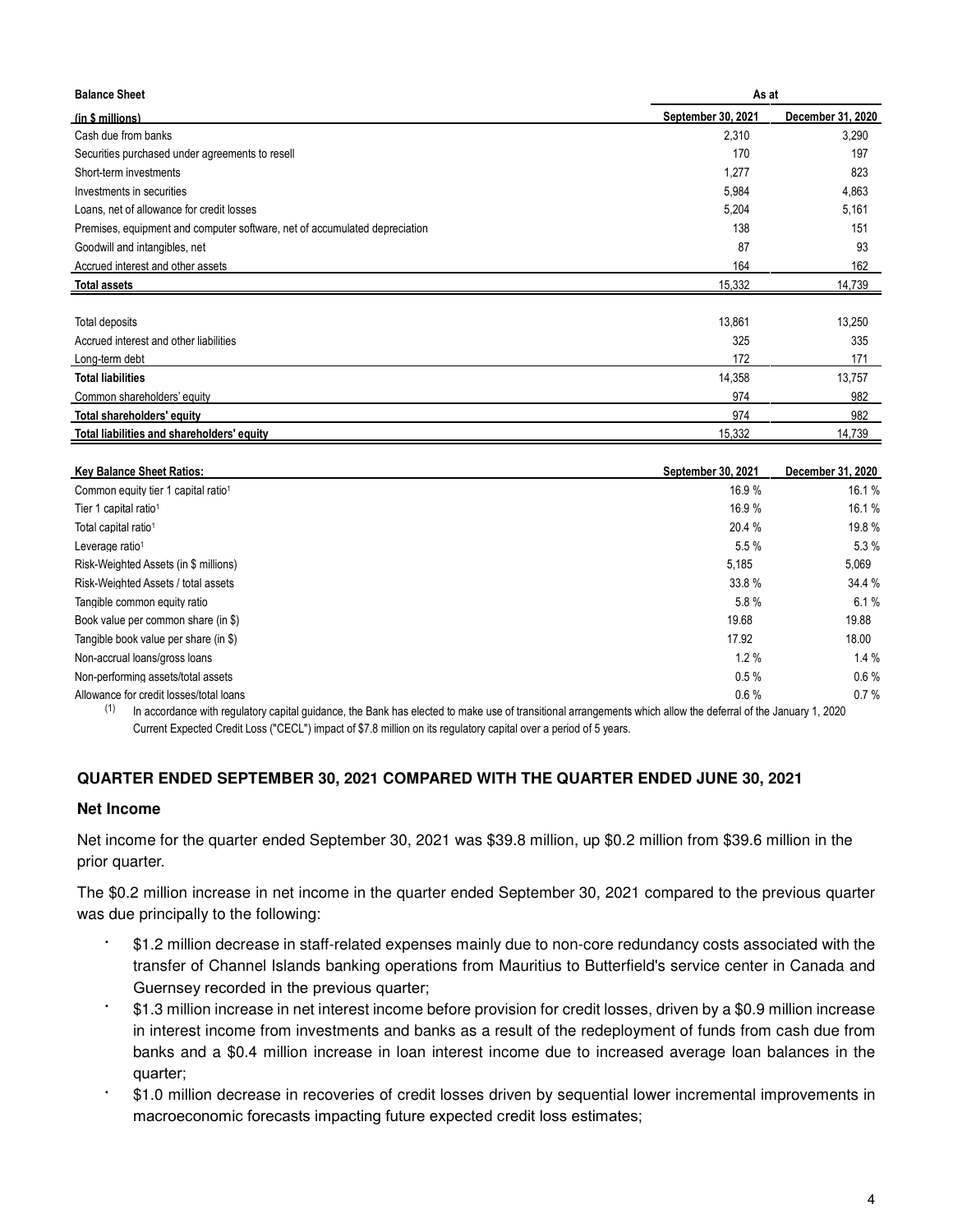- \$0.6 million increase in technology and communications costs due to new technology projects that went live during the quarter; and
- \$0.8 million increase in professional fees to support strategic initiatives and for legal advice relating to the resolution of the US Department of Justice inquiry.

## **Non-Core Items<sup>1</sup>**

Non-core items resulted in a net expense of \$0.2 million in the third quarter of 2021. Non-core items for the period were incurred in relation to professional fees and final settlement of the US Department of Justice inquiry which commenced in 2013.

Management does not believe that comparative period expenses, gains or losses identified as non-core are indicative of the results of operations of the Bank in the ordinary course of business.

(1) See table "Reconciliation of US GAAP Results to Core Earnings" below for reconciliation of US GAAP results to non-GAAP measures.

# **BALANCE SHEET COMMENTARY AT SEPTEMBER 30, 2021 COMPARED WITH DECEMBER 31, 2020**

#### **Total Assets**

Total assets of the Bank were \$15.3 billion at September 30, 2021, an increase of \$0.6 billion from December 31, 2020. The Bank maintained a highly liquid position at September 30, 2021, with its \$9.7 billion of cash and demand deposits with banks, reverse repurchase agreements and liquid investments representing 63.5% of total assets, compared with 62.2% at December 31, 2020.

## **Loans Receivable**

The loan portfolio totaled \$5.2 billion at September 30, 2021, which was \$43.0 million higher than December 31, 2020 balances. Cayman and the Channel Islands and UK segments saw growth in their residential mortgage portfolios, which was partially offset by the repayment of a Bermuda government agency facility during the period.

Allowance for credit losses at September 30, 2021 totaled \$28.7 million, a decrease of \$5.4 million from \$34.1 million at December 31, 2020. The movement was due primarily to collateral sales and charge-off of loans that had previously been provisioned for, and improving macroeconomic forecasts which drive the estimate of expected credit losses.

The loan portfolio represented 33.9% of total assets at September 30, 2021 (December 31, 2020: 35.0%), while loans as a percentage of total deposits decreased to 37.5% at September 30, 2021 from 38.9% at December 31, 2020. The decrease in both ratios are attributable principally to an increase in customer deposits at September 30, 2021 due to corporate deposit increases in Cayman and the Channel Islands, and partially offset by expected corporate deposit decreases in Bermuda.

As of September 30, 2021, the Bank had gross non-accrual loans of \$63.8 million, representing 1.2% of total gross loans, a decrease of \$8.7 million from the \$72.5 million, or 1.4% of total loans, at December 31, 2020. The decrease in non-accrual loans was driven by the payoff of residential mortgages and a commercial mortgage in Bermuda.

Other real estate owned ("OREO") decreased by \$3.4 million at September 30, 2021 due to the sale of a commercial property in Bermuda during the quarter.

# **Investment in Securities**

The investment portfolio was \$6.0 billion at September 30, 2021, up \$1.1 billion from \$4.9 billion in December 31, 2020. The increase is due to deployment of assets into the investment portfolio.

The investment portfolio is made up of high quality assets with 100% invested in A-or-better-rated securities. The investment book yield decreased to 1.77% during the quarter ended September 30, 2021 from 1.82% during the previous quarter. Total net unrealized gains on the available-for-sale and held-to-maturity portfolios decreased to \$53.0 million, compared with total net unrealized gains of \$183.2 million at December 31, 2020, as a result of increased long-term US dollar interest rates.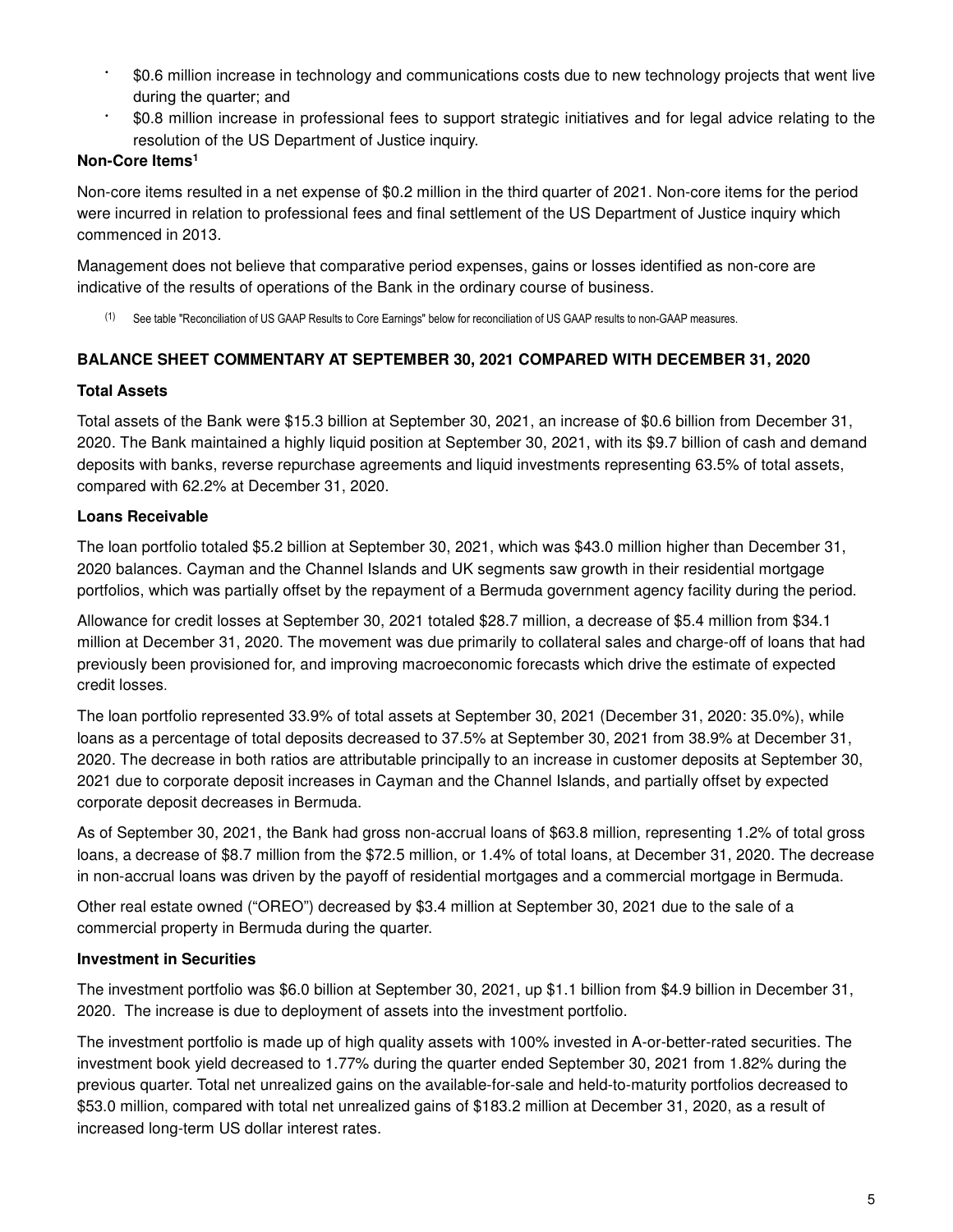# **Deposits**

Average deposits were \$14.2 billion in the third quarter of 2021, an increase of \$0.4 billion compared to the previous quarter.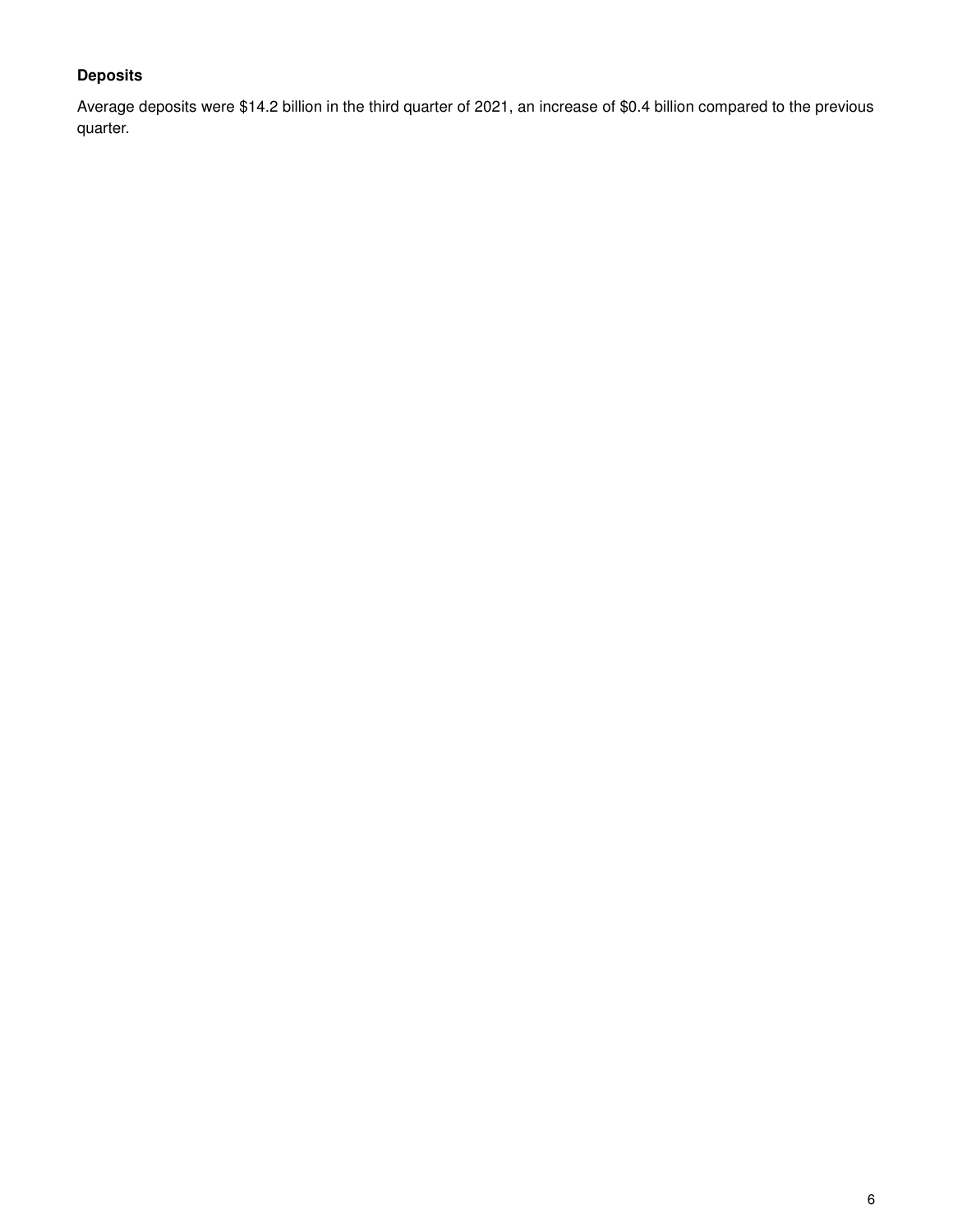#### **Average Balance Sheet<sup>2</sup>**

|                                                                                    |                               |                     |                        |                               | For the three months ended |                            |                               |                    |                            |
|------------------------------------------------------------------------------------|-------------------------------|---------------------|------------------------|-------------------------------|----------------------------|----------------------------|-------------------------------|--------------------|----------------------------|
|                                                                                    |                               | September 30, 2021  |                        | June 30, 2021                 |                            | September 30, 2020         |                               |                    |                            |
| (in \$ millions)                                                                   | Average<br>balance<br>$($ \$) | Interest<br>$($ \$) | Average<br>rate<br>(%) | Average<br>balance<br>$($ \$) | Interest<br>$($ \$)        | Average<br>rate<br>$(\% )$ | Average<br>balance<br>$($ \$) | Interest<br>$(\$)$ | Average<br>rate<br>$(\% )$ |
| <b>Assets</b>                                                                      |                               |                     |                        |                               |                            |                            |                               |                    |                            |
| Cash due from banks and short-term investments                                     | 4,210.8                       | 0.4                 | 0.03                   | 4,181.6                       | 0.2                        | 0.02                       | 3,543.6                       | 1.0                | 0.11                       |
| Investment in securities                                                           | 5,785.6                       | 25.8                | 1.77                   | 5,514.7                       | 25.0                       | 1.82                       | 4.387.8                       | 25.0               | 2.26                       |
| Available-for-sale                                                                 | 3.061.0                       | 12.1                | 1.57                   | 2.996.4                       | 12.2                       | 1.63                       | 2,273.3                       | 11.2               | 1.95                       |
| Held-to-maturity                                                                   | 2,724.6                       | 13.7                | 2.00                   | 2,518.4                       | 12.8                       | 2.04                       | 2,114.5                       | 13.8               | 2.59                       |
| Loans                                                                              | 5,247.2                       | 55.8                | 4.22                   | 5,205.1                       | 55.5                       | 4.28                       | 5,047.0                       | 56.4               | 4.43                       |
| Commercial                                                                         | 1,599.5                       | 18.1                | 4.50                   | 1,610.7                       | 18.2                       | 4.54                       | 1,684.5                       | 20.2               | 4.76                       |
| Consumer                                                                           | 3.647.7                       | 37.7                | 4.10                   | 3.594.4                       | 37.2                       | 4.16                       | 3.362.6                       | 36.2               | 4.27                       |
| Interest earning assets                                                            | 15,243.6                      | 82.0                | 2.13                   | 14,901.4                      | 80.7                       | 2.17                       | 12,978.4                      | 82.4               | 2.52                       |
| Other assets                                                                       | 374.8                         |                     |                        | 362.1                         |                            |                            | 394.1                         |                    |                            |
| <b>Total assets</b>                                                                | 15,618.4                      |                     |                        | 15,263.6                      |                            |                            | 13,183.6                      |                    |                            |
| <b>Liabilities</b>                                                                 |                               |                     |                        |                               |                            |                            |                               |                    |                            |
| Deposits                                                                           | 11,198.4                      | (3.9)               | (0.14)                 | 10,925.6                      | (3.6)                      | (0.13)                     | 9,661.8                       | (4.3)              | (0.18)                     |
| Long-term debt                                                                     | 171.7                         | (2.4)               | (5.55)                 | 171.6                         | (2.4)                      | (5.61)                     | 196.4                         | (2.7)              | (5.53)                     |
| Interest bearing liabilities                                                       | 11,370.1                      | (6.3)               | (0.22)                 | 11,097.2                      | (6.0)                      | (0.22)                     | 9,827.6                       | (7.0)              | (0.29)                     |
| Non-interest bearing current accounts                                              | 2,959.0                       |                     |                        | 2,853.1                       |                            |                            | 2,348.0                       |                    |                            |
| Other liabilities                                                                  | 282.3                         |                     |                        | 326.1                         |                            |                            | 255.2                         |                    |                            |
| <b>Total liabilities</b>                                                           | 14,611.4                      |                     |                        | 14,276.4                      |                            |                            | 12,268.6                      |                    |                            |
| Shareholders' equity                                                               | 1,007.0                       |                     |                        | 987.1                         |                            |                            | 915.0                         |                    |                            |
| Total liabilities and shareholders' equity                                         | 15,618.4                      |                     |                        | 15,263.6                      |                            |                            | 13,183.6                      |                    |                            |
| Non-interest-bearing funds net of<br>non-interest earning assets<br>(free balance) | 3,873.5                       |                     |                        | 3,805.0                       |                            |                            | 2,954.7                       |                    |                            |
| Net interest margin                                                                |                               | 75.7                | 1.97                   |                               | 74.7                       | 2.01                       |                               | 75.3               | 2.30                       |

 $(2)$  Averages are based upon a daily averages for the periods indicated.

#### **Assets Under Administration and Assets Under Management**

Total assets under administration for the trust and custody businesses were \$104.4 billion and \$35.6 billion, respectively, at September 30, 2021, while assets under management were \$5.4 billion at September 30, 2021. This compares with \$104.1 billion, \$32.4 billion and \$5.6 billion, respectively, at December 31, 2020.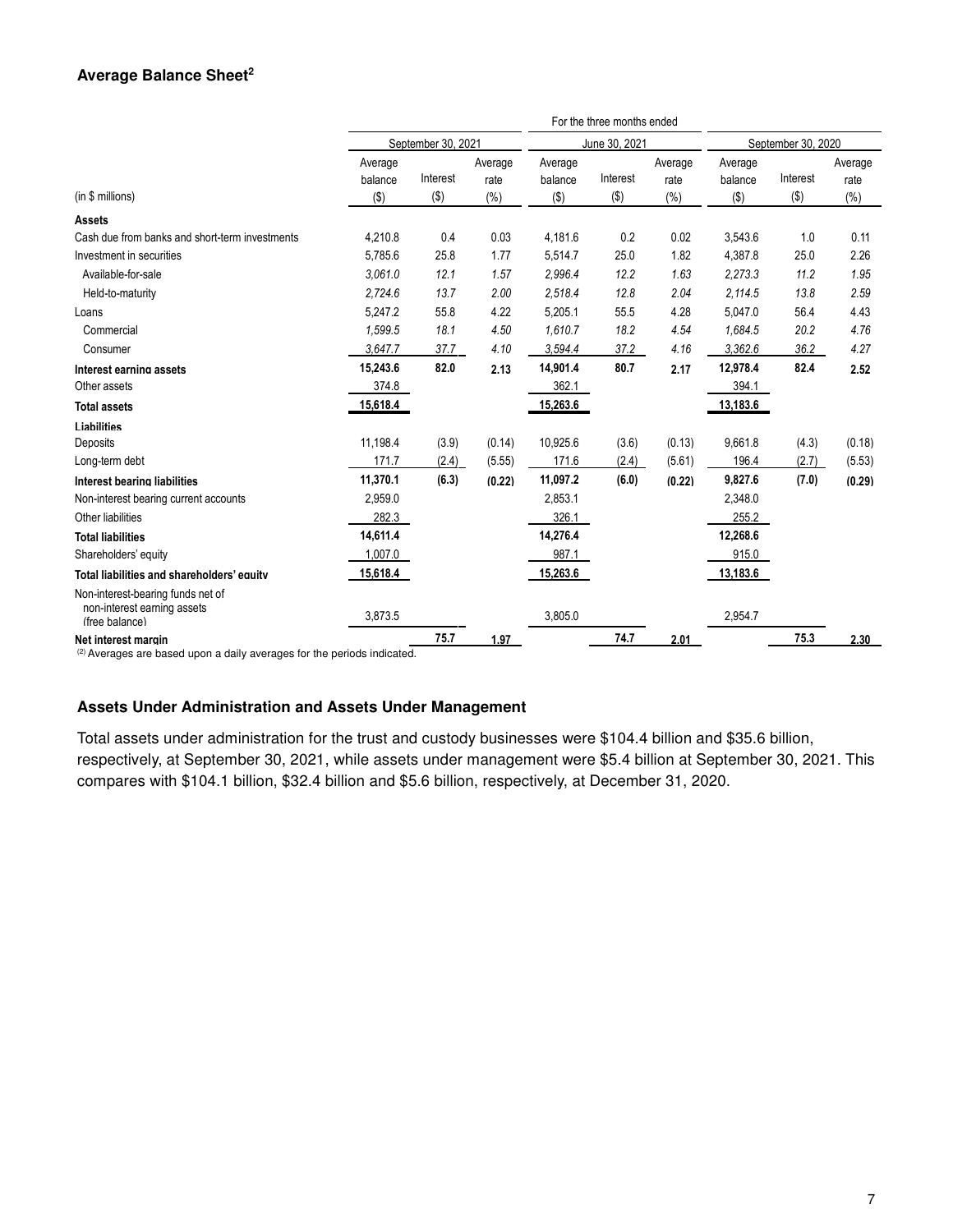#### **Reconciliation of US GAAP Results to Core Earnings**

The table below shows the reconciliation of net income in accordance with US GAAP to core earnings, a non-GAAP measure, which excludes certain significant items that are included in our US GAAP results of operations. We focus on core net income, which we calculate by adjusting net income to exclude certain income or expense items that are not representative of our business operations, or "non-core". Core net income includes revenue, gains, losses and expense items incurred in the normal course of business. We believe that expressing earnings and certain other financial measures excluding these non-core items provides a meaningful base for period-to-period comparisons, which management believes will assist investors in analyzing the operating results of the Bank and predicting future performance. We believe that presentation of these non-GAAP financial measures will permit investors to assess the performance of the Bank on the same basis as management.

| <b>Core Earnings</b>                                                                               | Three months ended |               |                    |  |
|----------------------------------------------------------------------------------------------------|--------------------|---------------|--------------------|--|
| (in \$ millions except per share amounts)                                                          | September 30, 2021 | June 30, 2021 | September 30, 2020 |  |
| Net income                                                                                         | 39.8               | 39.6          | 30.5               |  |
| Non-core items                                                                                     |                    |               |                    |  |
| Non-core (gains) losses                                                                            |                    |               |                    |  |
| Gain on disposal of Visa Inc. Class B shares                                                       |                    | (0.9)         |                    |  |
| Total non-core (gains) losses                                                                      |                    | (0.9)         | (0.7)              |  |
| Non-core expenses                                                                                  |                    |               |                    |  |
| Early retirement program, voluntary separation, redundancies and other non-core compensation costs |                    | 1.4           | 6.7                |  |
| Tax compliance review costs                                                                        | 0.1                |               |                    |  |
| Provision in connection with tax compliance review                                                 | 0.1                |               |                    |  |
| Total non-core expenses                                                                            | 0.2                | 1.4           | 6.7                |  |
| Total non-core items                                                                               | 0.2                | 0.5           | 5.9                |  |
| Core net income                                                                                    | 40.0               | 40.1          | 36.5               |  |
|                                                                                                    |                    |               |                    |  |
| Average common equity                                                                              | 975.4              | 950.6         | 984.6              |  |
| Less: average goodwill and intangible assets                                                       | (89.1)             | (91.4)        | (91.6)             |  |
| Average tangible common equity                                                                     | 886.2              | 859.2         | 893.0              |  |
| Core earnings per share fully diluted                                                              | 0.80               | 0.80          | 0.73               |  |
| Return on common equity                                                                            | 16.2%              | 16.7%         | 12.3 %             |  |
| Core return on average tangible common equity                                                      | 17.9 %             | 18.7%         | 16.2%              |  |
|                                                                                                    |                    |               |                    |  |
| Shareholders' equity                                                                               | 973.9              | 966.6         | 988.9              |  |
| Less: goodwill and intangible assets                                                               | (87.3)             | (90.2)        | (90.7)             |  |
| Tangible common equity                                                                             | 886.6              | 876.4         | 898.2              |  |
| Basic participating shares outstanding (in millions)                                               | 49.5               | 49.6          | 49.5               |  |
| Tangible book value per common share                                                               | 17.92              | 17.67         | 18.15              |  |
|                                                                                                    |                    |               |                    |  |
| Non-interest expenses                                                                              | 84.4               | 84.8          | 91.3               |  |
| Less: non-core expenses                                                                            | (0.2)              | (1.4)         | (6.7)              |  |
| Less: amortization of intangibles                                                                  | (1.5)              | (1.5)         | (1.5)              |  |
| Core non-interest expenses before amortization of intangibles                                      | 82.7               | 81.9          | 83.1               |  |
| Core revenue before other gains and losses and provision for credit losses                         | 124.7              | 123.5         | 122.2              |  |
| Core efficiency ratio                                                                              | 66.3%              | 66.3%         | 68.0%              |  |